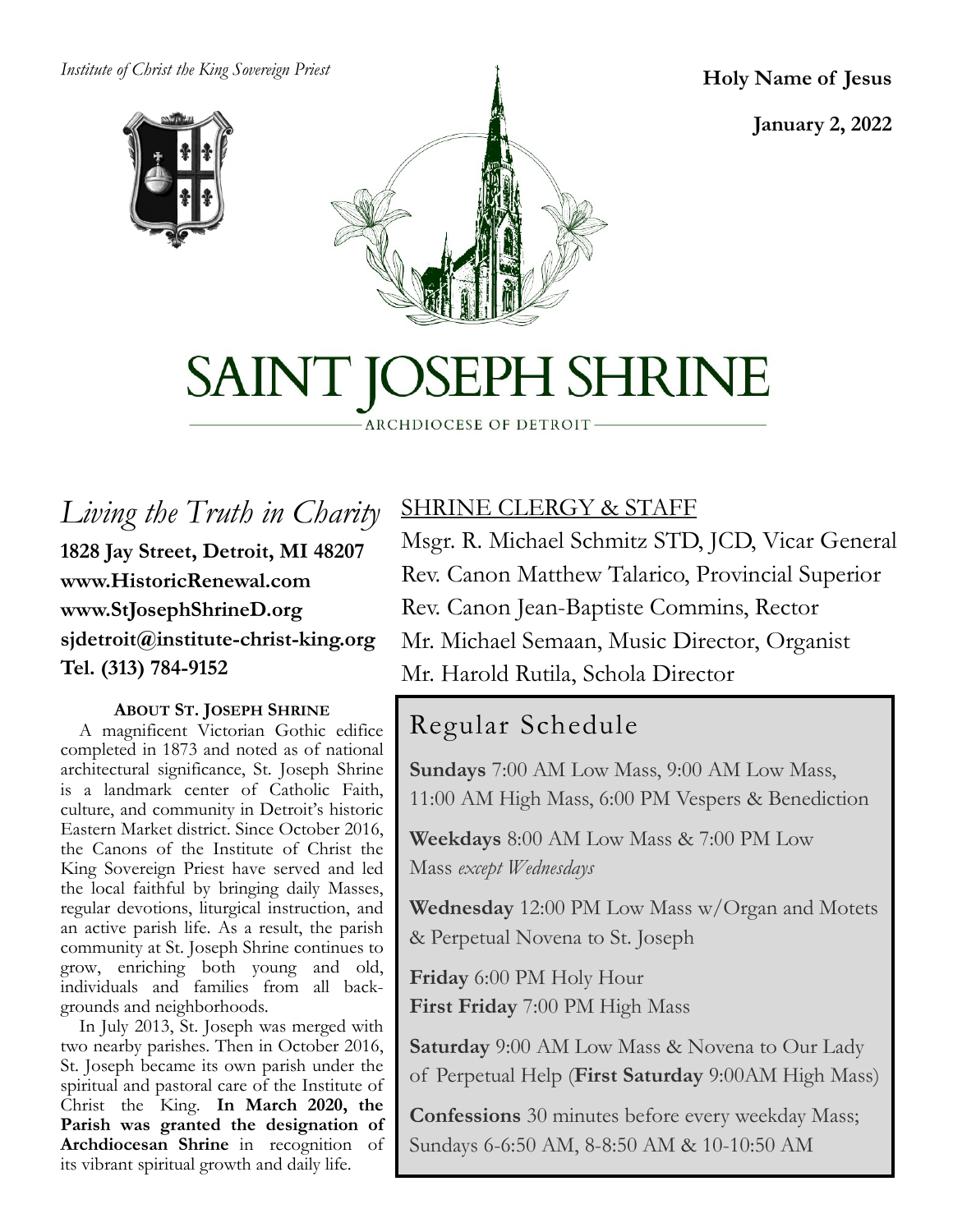# *Liturgical Calendar*

**Sunday, January 2, Holy Name of Jesus**

6PM Solemn Vespers & Benediction

7AM Low Mass **Sharon McKenzie,** *requested by George Bonemer* 9AM Low Mass with organ **Souls in Purgatory,** *requested by Nancy Wilbert* 11AM Solemn High Mass **Pro Populo**

**Monday, January 3, Feria,** *Mass of the Octave Day of the Nativity of Our Lord* 8AM Low Mass **† Angelina Ballabani,** *requested by Daniel Ballabani* 7PM Low Mass **Butler family,** *requested by Lamsen family*

**Tuesday, January 4, Feria,** *Mass of the Octave Day of the Nativity of Our Lord* 8AM Low Mass **Rev. Sr. Mary Jacinta, SSEW,** *requested by von Bülow family* 7PM Low Mass **Franciscans of the Holy Spirit,** *requested by William Rushlow*

**Wednesday, January 5, Feria,** *Mass of Saint Telesphore, Pope & Martyr* 12 Noon Low Mass & Devotions **St. Joseph Confraternity**

**First Thursday, January 6, Feast of the Epiphany of Our Lord** 8AM Low Mass **† Lucinda Shair,** *requested by Erica Davis* 7PM Solemn High Mass **Pro Populo**

**First Friday, January 7, Feria,** *Votive Mass of the Sacred Heart* 8AM Low Mass **Monsignor Gilles Wach** 6PM Holy Hour, 7PM High Mass **Shrine Groups**

**Saturday, January 8,** *Mass of Our Lady on Saturday* 9AM Low Mass and devotions to Our Lady of Perpetual Help **† George Paul Massu,** *requested by Chisholm family*

**Sunday, January 9, Holy Family of Jesus, Mary and Joseph** 7AM Low Mass **Yamin family,** *requested by Alvarez family* 9AM Low Mass w/ organ **† Claus v. Bülow Borgberg,** *requested by von Bülow* 11AM High Mass **Pro Populo** 6PM Solemn Vespers & Benediction

#### FROM THE RECTOR, CANON COMMINS

#### My dear flock,

What a wonderful and grace-filled Christmas! The church and its sanctuary look beautiful thanks to the generosity of many and everything brought all our attention to the Divine Infant.

Thank you for all the gifts, Christmas cards, kind wishes and many smiles shared with your Institute community here at the Shrine during this holy season.

Let us bring to Our Lord for His Epiphany, the gift of our own life, assured that receiving it, He will continue to protect it, and to bless it.

Wishing you all a Grace-filled New Year!

#### **<sup>S</sup> <sup>e</sup> rv er <sup>S</sup> <sup>c</sup> he du le**

**Thursday, January 6, Epiphany 8AM Low Mass -** *as available*  **7PM Solemn High Mass**  MC: Nicholas Alvarez Thur: Thomas Ohotnicky AC1: James Chisholm AC2: Paul Bacon Crucifer: Sebastian Smith

**Sunday, January 9, Holy Family 7AM Low Mass -** *as available* **9AM Low Mass w/organ** AC1: Thomas Skinner AC2: Maximillian Skinner **11AM High Mass** MC: John Simonson Thur: Juan Pablo Delgado AC1: Luke Chisholm AC2: Sebastian Smith Crucifer: Jude McGeorge

#### **Usher Schedule**

**Thursday, January 6, Epiphany 8AM Low Mass** *as available*  **7PM High Mass**  - Ismael Lebron - John Howting - Anthony Russo - Jonathan Benefiel - Steven Graham **Sunday, January 9, Holy Family 7AM Low Mass –** *Laabs*  $\mathcal{Q}^*$ *Kyle Gregory* **9AM Low Mass w/organ** - John Howting - Brian Carey - Matt Langenderfer - Joe Allen - Don Sadowski **11AM High Mass** - Paul Ferrini - Anthony Allen - Ehab Yasi - Jonathan Benefiel - Richard Lewandowski, Jr.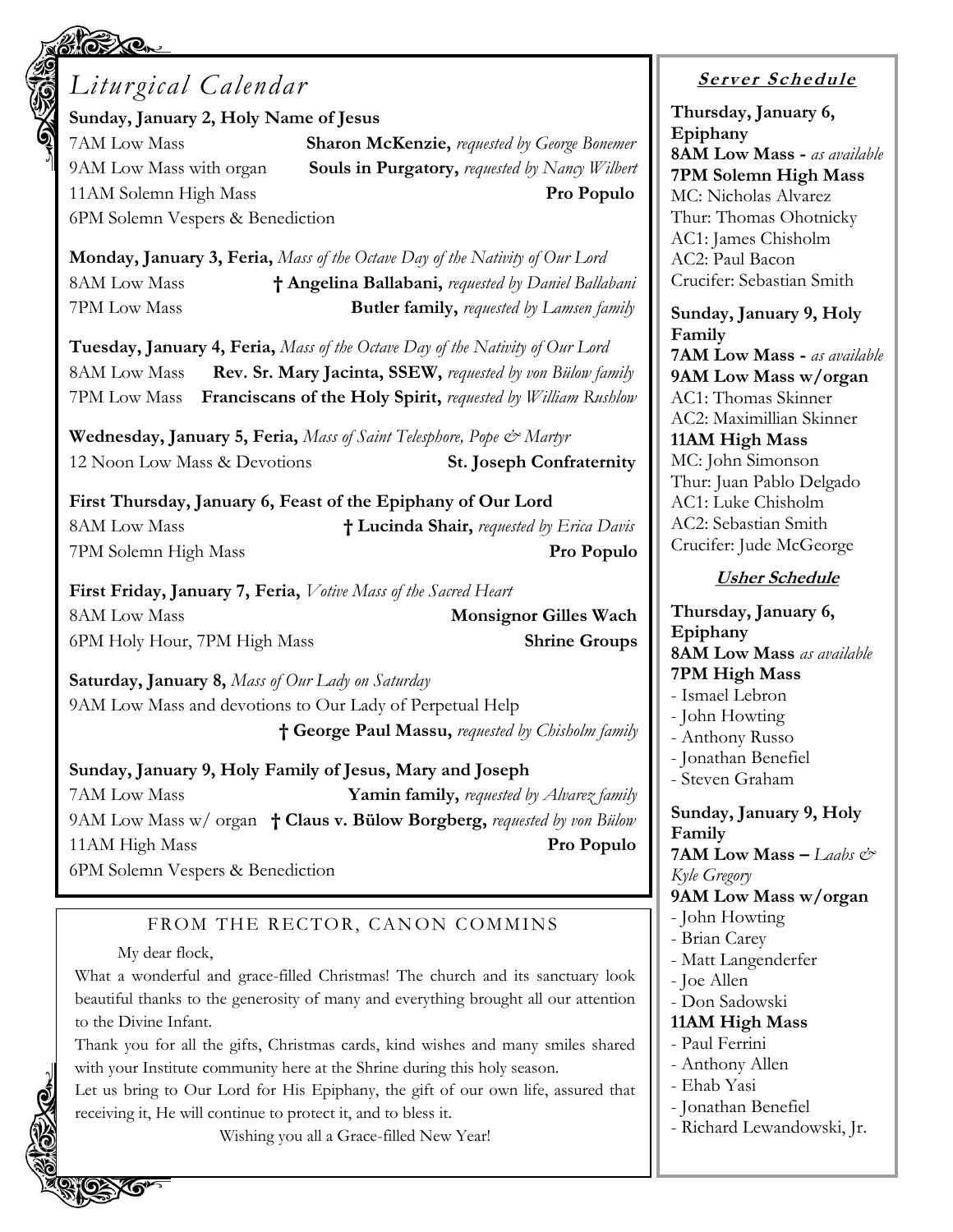#### **Calendar of Events**

#### *Prayer to St. Joseph by St. Francis de Sales* **Historic Renewal Campaign Prayer**

Glorious St. Joseph, spouse of Mary, grant us thy paternal protection, we beseech thee by the heart of Jesus Christ. O thou, whose power extends to all our necessities and can render possible for us the most impossible things, open thy fatherly eyes to the needs of thy children. In the trouble and distress which afflicts us, we confidently have recourse to thee. Deign to take under thy charitable charge this important and difficult matter, cause of our worries. Make its happy outcome be for God's glory and for the good of His devoted servants. Amen.

#### **DID YOU KNOW?**

… that the word epiphany is from the Greek ἐπιφάνεια, *epipháneia*, meaning manifestation or appearance. On the Feast of the Epiphany, three manifestations of the Divinity of Our Lord to the whole world are celebrated: the Adoration by the Magi, His Baptism in the Jordan, and the first miracle at the Wedding at Cana. The special Blessing of Epiphany Water is in memory of Jesus sanctifying the waters of Baptism in the River Jordan The Blessing begins with the Litany of the Saints, the Agnus Dei and psalms, after which, the priest chants a powerful exorcism against Satan and his legions. An antiphon extols the fruits of the baptism of Our Lord and references the wedding feast at Cana, and then the exorcism of salt and water begins. After the salt is added to the water, the *Te Deum* is sung, and a simple, but profound prayer beseeching God's mercy ends the ceremony. The exorcisms are unique to the Epiphany water and make it a powerful sacramental against attacks of Satan so that "wherever this water and salt is sprinkled it may turn aside every attack of the unclean spirit". The water is poured into the Holy Water font and is used in the blessings of the homes during the Octave of the Epiphany.

#### **SAINT JOSEPH CONFRATERNITY ENROLLMENT**

Enroll your loved ones in the *Saint Joseph Confraternity*  for one year of Masses said at 12 noon every Wednesday (52 Masses). All intentions given now will be said until March 19 next year. Enrollment forms are available online and in the vestibule.

**TODAY! January 2, FEAST OF THE HOLY NAME OF JESUS**. Holy Name Society pledge after each Mass.

**Wednesday, January 5,** Low Mass at noon with St. Joseph devotions and Epiphany Water Blessing. Bring chalk, salt and incense as well. Everything to be blessed should be placed at near the Baptismal font.

**Thursday, January 6, FEAST OF THE EPIPHANY OF OUR LORD!** Low Mass at 8AM. Music Prelude at 6PM. Solemn High Mass at 7PM.

**First Friday, January 7,** Low Mass at 8AM, 6PM Holy Hour & High Mass at 7PM.

**Sunday, January 9,** Feast of the Holy Family. Low Masses at 7AM & 9AM. High Mass at 11AM. Parish Christmas party follows. Come celebrate Christmas with your parish family. Bring some food to share.

**Wednesday, January 12,** Children's Catechism class in Social Hall at 7PM.

**Thursday, January 13, & Friday, January 14,** Due to Community travels, there will be **ONLY ONE MASS ON THESE DAYS**. Thursday at 8AM, and Friday at 7PM.

**Sunday, January 16,** First Communion Class in Rectory basement classroom after 11AM Mass.

**Wednesday, January 19,** Teenager Catechism class in Social Hall at 7PM.